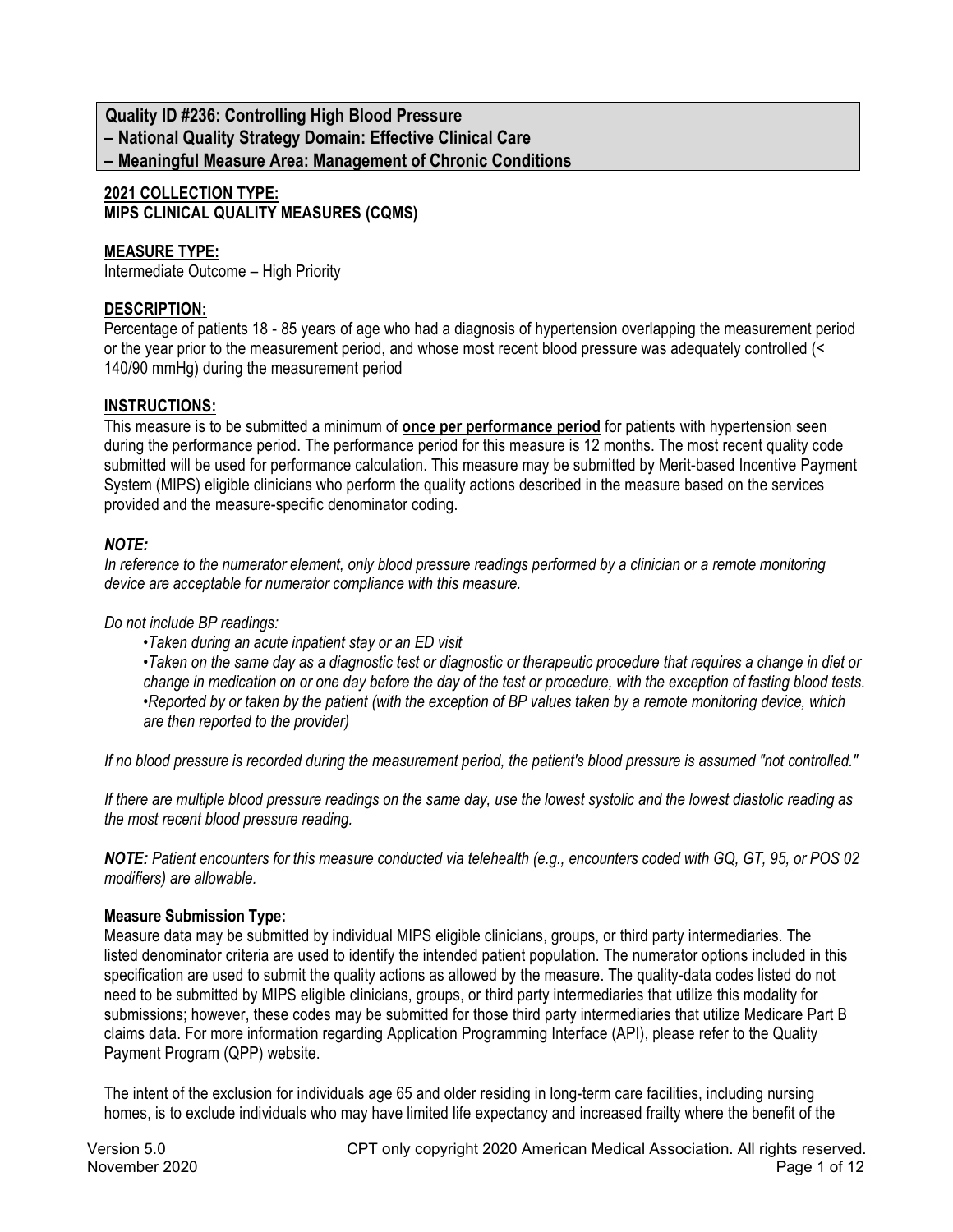process may not exceed the risks. This exclusion is not intended as a clinical recommendation regarding whether the measures process is inappropriate for specific populations, instead the exclusions allows clinicians to engage in shared decision making with patients about the benefits and risks of screening when an individual has limited life expectancy.

## **DENOMINATOR:**

Patients 18-85 years of age who had a visit and a diagnosis of essential hypertension overlapping the measurement period or the year prior to the measurement period.

**DENOMINATOR NOTE**: *The diagnosis of essential hypertension must be present some time between 1 year prior to the measurement period and before the end of the measurement period (January 1, 2020 - December 31,2021).*

\**Signifies that this CPT Category I code is a non-covered service under the Medicare Part B Physician Fee Schedule (PFS). These non-covered services should be counted in the denominator population for MIPS CQMs.*

### **Denominator Criteria (Eligible Cases):**

Patients 18 to 85 years of age on date of encounter

# **AND**

**Diagnosis for hypertension (ICD-10-CM):** I10

### **AND**

**Patient encounter during performance period (CPT or HCPCS):** 99202, 99203, 99204, 99205, 99212, 99213, 99214, 99215, 99341, 99342, 99343, 99344, 99345, 99347, 99348, 99349, 99350, 99385\*,

99386\*, 99387\*, 99395\*, 99396\*, 99397\*, G0438, G0439

### **AND NOT**

## **DENOMINATOR EXCLUSIONS:**

**Hospice services given to patient any time during the measurement period:** G9740 **OR**

**Documentation of end stage renal disease (ESRD), dialysis, renal transplant before or during the measurement period or pregnancy during the measurement period:** G9231

**OR**

**Patients age 66 or older in Institutional Special Needs Plans (SNP) or residing in long-term care with POS code 32, 33, 34, 54, or 56 for more than 90 consecutive days during the measurement period:** G9910

## **OR**

**Patients 66 - 80 years of age with at least one claim/encounter for frailty during the measurement period AND a dispensed medication for dementia during the measurement period or the year prior to the measurement period:** G2115

## **OR**

**Patients 66 - 80 years of age with at least one claim/encounter for frailty during the measurement period AND either one acute inpatient encounter with a diagnosis of advanced illness or two outpatient, observation, ED or nonacute inpatient encounters on different dates of service with an advanced illness diagnosis during the measurement period or the year prior to the measurement period:** G2116

## **OR**

**Patients 81 years of age and older with at least one claim/encounter for frailty during the measurement period:** G2118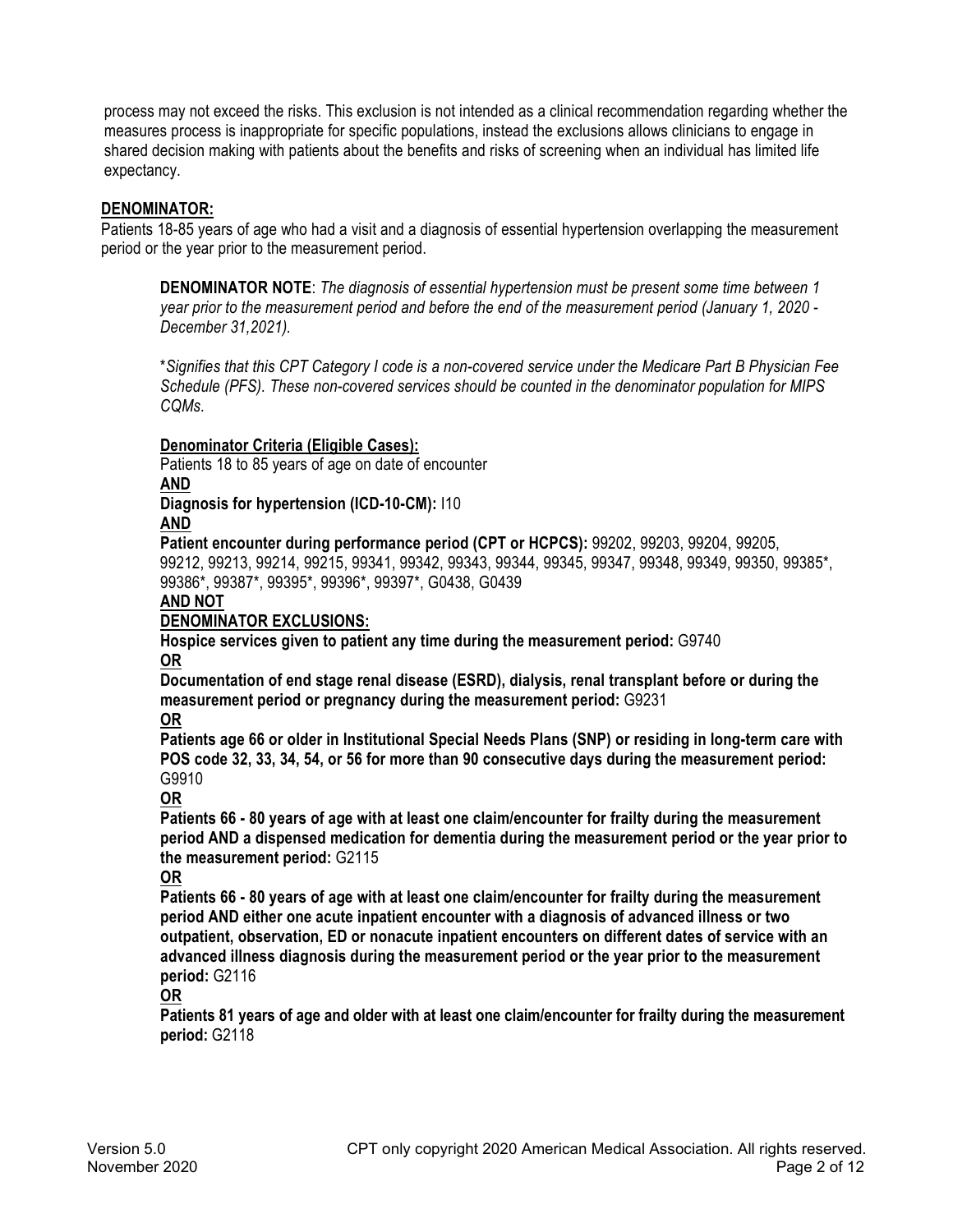#### **Table: Dementia Exclusion Medications**

| <b>Description</b>                             |                          | <b>Prescription</b> |
|------------------------------------------------|--------------------------|---------------------|
| Cholinesterase<br>inhibitors                   | Donepezil<br>Galantamine | Rivastigmine        |
| Miscellaneous central<br>nervous system agents | Memantine                |                     |

- **Codes to identify Frailty:** 99504, 99509, E0100, E0105, E0130, E0135, E0140, E0141, E0143, E0144, E0147, E0148, E0149, E0163, E0165, E0167, E0168, E0170, E0171, E0250, E0251, E0255, E0256, E0260, E0261, E0265, E0266, E0270, E0290, E0291, E0292, E0293, E0294, E0295, E0296, E0297, E0301, E0302, E0303, E0304, E0424, E0425, E0430, E0431, E0433, E0434, E0435, E0439, E0440, E0441, E0442, E0443, E0444, E0462, E0465, E0466, E0470, E0471, E0472, E0561, E0562, E1130, E1140, E1150, E1160, E1161, E1240, E1250, E1260, E1270, E1280, E1285, E1290, E1295, E1296, E1297, E1298, G0162, G0299, G0300, G0493, G0494, S0271, S0311, S9123, S9124, T1000, T1001, T1002, T1003, T1004, T1005, T1019, T1020, T1021, T1022, T1030, T1031, L89.119, L89.139, L89.149, L89.159, L89.209, L89.309, L89.899, L89.90, M62.50, M62.81, M62.84, R26.0, R26.1, R26.2, R26.89, R26.9, R41.81, R53.1, R53.81, R53.83, R54, R62.7, R63.4, R63.6, R64, W01.0XXA, W01.0XXD, W01.0XXS, W01.10XA, W01.10XD, W01.10XS, W01.110A, W01.110D, W01.110S, W01.111A, W01.111D, W01.111S, W01.118A, W01.118D, W01.118S, W01.119A, W01.119D, W01.119S, W01.190A, W01.190D, W01.190S, W01.198A, W01.198D, W01.198S, W06.XXXA, W06.XXXD, W06.XXXS, W07.XXXA, W07.XXXD, W07.XXXS, W08.XXXA, W08.XXXD, W08.XXXS, W10.0XXA, W10.0XXD, W10.0XXS, W10.1XXA, W10.1XXD, W10.1XXS, W10.2XXA, W10.2XXD, W10.2XXS, W10.8XXA, W10.8XXD, W10.8XXS, W10.9XXA, W10.9XXD, W10.9XXS, W18.00XA, W18.00XD, W18.00XS, W18.02XA, W18.02XD, W18.02XS, W18.09XA, W18.09XD, W18.09XS, W18.11XA, W18.11XD, W18.11XS, W18.12XA, W18.12XD, W18.12XS, W18.2XXA, W18.2XXD, W18.2XXS, W18.30XA, W18.30XD, W18.30XS, W18.31XA, W18.31XD, W18.31XS, W18.39XA, W18.39XD, W18.39XS, W19.XXXA, W19.XXXD, W19.XXXS, Y92.199, Z59.3, Z73.6, Z74.01, Z74.09, Z74.1, Z74.2, Z74.3, Z74.8, Z74.9, Z91.81, Z99.11, Z99.3, Z99.81, Z99.89
- **Codes to identify Advanced Illness:** A81.00, A81.01, A81.09, C25.0, C25.1, C25.2, C25.3, C25.4, C25.7, C25.8, C25.9, C71.0, C71.1, C71.2, C71.3, C71.4, C71.5, C71.6, C71.7, C71.8, C71.9, C77.0, C77.1, C77.2, C77.3, C77.4, C77.5, C77.8, C77.9, C78.00, C78.01, C78.02, C78.1, C78.2, C78.30, C78.39, C78.4, C78.5, C78.6, C78.7, C78.80, C78.89, C79.00, C79.01, C79.02, C79.10, C79.11, C79.19, C79.2, C79.31, C79.32, C79.40, C79.49, C79.51, C79.52, C79.60, C79.61, C79.62, C79.70, C79.71, C79.72, C79.81, C79.82, C79.89, C79.9, C91.00, C91.02, C92.00, C92.02, C93.00, C93.02, C93.90, C93.92, C93.Z0, C93.Z2, C94.30, C94.32, F01.50, F01.51, F02.80, F02.81, F03.90, F03.91, F04, F10.27, F10.96, F10.97, G10, G12.21, G20, G30.0, G30.1, G30.8, G30.9, G31.01, G31.09, G31.83, I09.81, I11.0, I12.0, I13.0, I13.11, I13.2, I50.1, I50.20, I50.21, I50.22, I50.23, I50.30, I50.31, I50.32, I50.33, I50.40, I50.41, I50.42, I50.43, I50.810, I50.811, I50.812, I50.813, I50.814, I50.82, I50.83, I50.84, I50.89, I50.9, J43.0, J43.1, J43.2, J43.8, J43.9, J68.4, J84.10, J84.112, J84.17, J84.170, J84.178, J96.10, J96.11, J96.12, J96.20, J96.21, J96.22, J96.90, J96.91, J96.92, J98.2, J98.3, K70.10, K70.11, K70.2, K70.30, K70.31, K70.40, K70.41, K70.9, K74.0, K74.00, K74.01, K74.02, K74.1, K74.2, K74.4, K74.5, K74.60, K74.69, L89.000, L89.001, L89.002, L89.003, L89.004, L89.006, L89.009, L89.010, L89.011, L89.012, L89.013, L89.014, L89.016, L89.019, L89.020, L89.021, L89.022, L89.023, L89.024, L89.026, L89.029, L89.100, L89.101, L89.102, L89.103, L89.104, L89.106, L89.109, L89.110, L89.111, L89.112, L89.113, L89.114, L89.116, L89.119, L89.120, L89.121, L89.122, L89.123, L89.124, L89.126, L89.129, L89.130, L89.131, L89.132, L89.133, L89.134, L89.136, L89.139, L89.140, L89.141, L89.142, L89.143, L89.144, L89.146, L89.149, L89.150, L89.151, L89.152, L89.153, L89.154, L89.156, L89.159, L89.200, L89.201, L89.202, L89.203, L89.204, L89.206, L89.209, L89.210, L89.211, L89.212, L89.213, L89.214, L89.216, L89.219, L89.220, L89.221, L89.222, L89.223, L89.224, L89.226, L89.229, L89.300, L89.301, L89.302, L89.303, L89.304, L89.306, L89.309, L89.310, L89.311, L89.312, L89.313, L89.314, L89.316, L89.319, L89.320, L89.321, L89.322, L89.323, L89.324,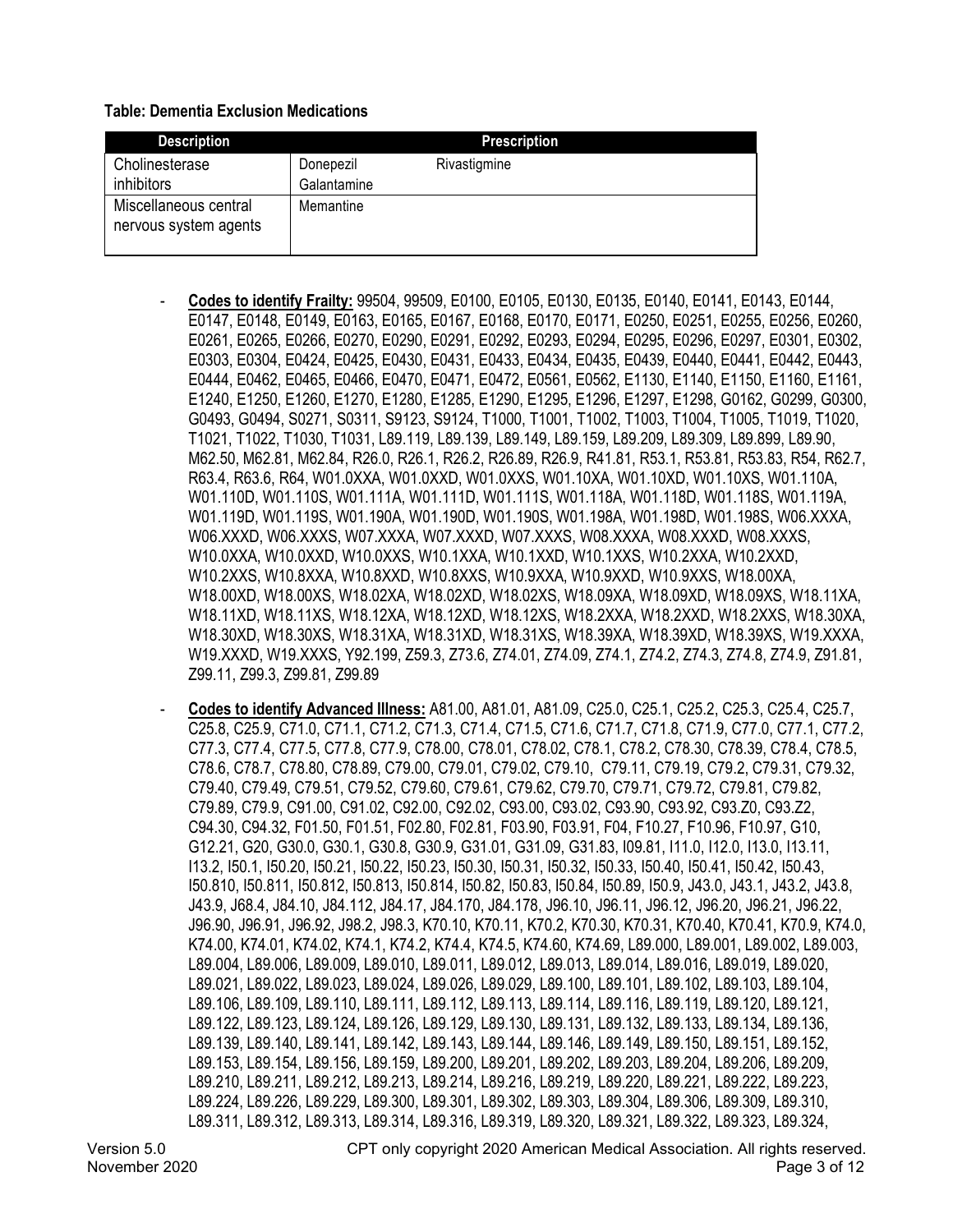L89.326, L89.329, L89.40, L89.41, L89.42, L89.43, L89.44, L89.45, L89.46, L89.500, L89.501, L89.502, L89.503, L89.504, L89.506, L89.509, L89.510, L89.511, L89.512, L89.513, L89.514, L89.516, L89.519, L89.520, L89.521, L89.522, L89.523, L89.524, L89.526, L89.529, L89.600, L89.601, L89.602, L89.603, L89.604, L89.606, L89.609, L89.610, L89.611, L89.612, L89.613, L89.614, L89.616, L89.619, L89.620, L89.621, L89.622, L89.623, L89.624, L89.626, L89.629, L89.810, L89.811, L89.812, L89.813, L89.814, L89.816, L89.819, L89.890, L89.891, L89.892, L89.893, L89.894, L89.896, L89.899, L89.90, L89.91, L89.92, L89.93, L89.94, L89.95, L89.96, N18.5, N18.6

#### **NUMERATOR:**

Patients whose most recent blood pressure is adequately controlled (systolic blood pressure < 140 mmHg and diastolic blood pressure < 90 mmHg) during the measurement period

### **Numerator Instruction:**

To describe both systolic and diastolic blood pressure values, **each must be submitted separately**. If there are multiple blood pressures on the same date of service, use the lowest systolic and lowest diastolic blood pressure on that date as the representative blood pressure.

*NUMERATOR NOTE: In reference to the numerator element, only blood pressure readings performed by a clinician or a remote monitoring device are acceptable for numerator compliance with this measure.* 

*Do not include BP readings:* 

*•Taken during an acute inpatient stay or an ED visit* 

*•Taken on the same day as a diagnostic test or diagnostic or therapeutic procedure that requires a change in diet or change in medication on or one day before the day of the test or procedure, with the exception of fasting blood tests.* 

*•Reported by or taken by the patient (with the exception of BP values taken by a remote monitoring device, which are then reported to the provider)*

*If no blood pressure is recorded during the measurement period, the patient's blood pressure is assumed "not controlled."* 

*If there are multiple blood pressure readings on the same day, use the lowest systolic and the lowest diastolic reading as the most recent blood pressure reading.*

| $OR$ | <b>Numerator Options:</b><br><b>Performance Met:</b> | Most recent systolic blood pressure $<$ 140 mmHg (G8752)                    |
|------|------------------------------------------------------|-----------------------------------------------------------------------------|
|      | <b>Performance Not Met:</b>                          | Most recent systolic blood pressure $\geq$ 140 mmHg (G8753)                 |
|      |                                                      | <b>AND</b>                                                                  |
| $OR$ | <b>Performance Met:</b>                              | Most recent diastolic blood pressure $\leq 90$ mmHg (G8754)                 |
|      | <b>Performance Not Met:</b><br><u>OR</u>             | Most recent diastolic blood pressure $\geq 90$ mmHg (G8755)                 |
|      | <b>Performance Not Met:</b>                          | No documentation of blood pressure measurement, reason<br>not given (G8756) |
|      |                                                      |                                                                             |

## **RATIONALE:**

High blood pressure (HBP), also known as hypertension, is when the pressure in blood vessels is higher than normal (Centers for Disease Control and Prevention [CDC], 2016). The causes of hypertension are multiple and multifaceted and can be based on genetic predisposition, environmental risk factors, being overweight and obese, sodium intake, potassium intake, physical activity, and alcohol use. High Blood Pressure is common, according to the National Health and Nutrition Examination Survey (NHANES), approximately 85.7 million adults >= 20 years of age had HBP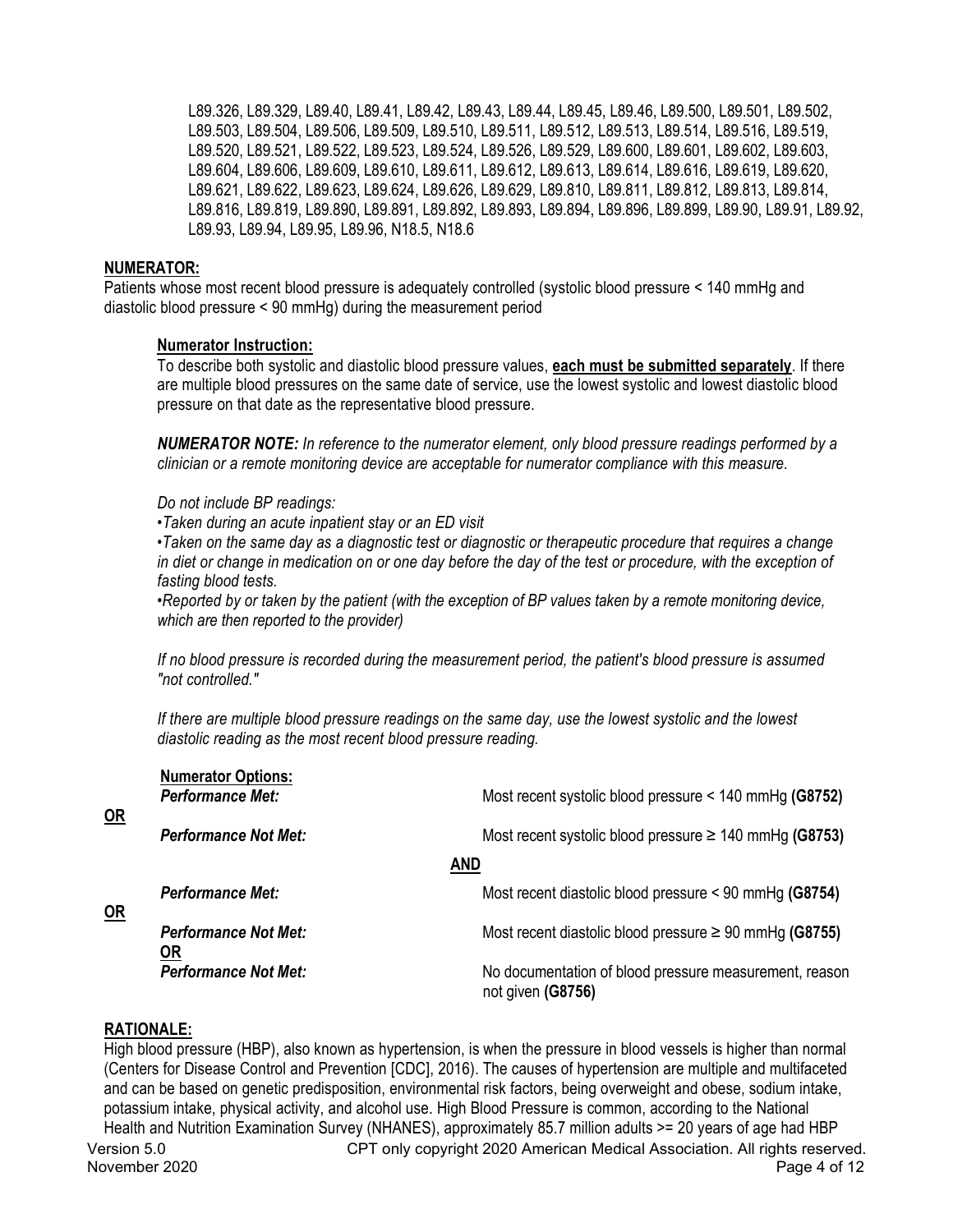(140/90 mm Hg) between 2011 to 2014 (Crim, 2012. Between 2011-2014 the prevalence of hypertension (>=140/90 mm Hg) among US adults 60 and older was approximately 67.2 percent (Benjamin et al., 2017).

HBP, known as the "silent killer," increases risks of heart disease and stroke which are two of the leading causes of death in the U.S. (Yoon, Fryar, & Carroll, 2015). A person who has HBP is four times more likely to die from a stroke and three times more likely to die from heart disease (CDC, 2012) The National Vital Statistics Systems Center for Disease Control and Prevention reported that in 2014 there were approximately 73,300 deaths directly due to HBP and 410,624 deaths with any mention of HBP (CDC, 2014). Between 2004 and 2014 the number of deaths due to HBP rose by 34.1 percent (Benjamin et al., 2017). Managing and treating HBP would reduce cardiovascular disease mortality for males and females by 30.4 percent and 38.0 percent, respectively (Patel et al., 2015).

The estimated annual average direct and indirect cost of HBP from 2012 to 2013 was \$51.2 billion (Benjamin et al., 2017). Total direct costs of HBP is projected to increase to \$200 billion by 2030 (Benjamin et al., 2017). A study on cost-effectiveness on treating hypertension found that controlling HBP in patients with cardiovascular disease and systolic blood pressures of  $\geq$ =160 mm Hg could be effective and cost-saving (Moran et al., 2015).

Many studies have shown that controlling high blood pressure reduces cardiovascular events and mortality. The Systolic Blood Pressure Intervention Trial (SPRINT) investigated the impact of obtaining a SBP goal of <120 mm Hg compared to a SBP goal of <140 mm Hg among patients 50 and older with established cardiovascular disease and found that the patients with the former goal had reduced cardiovascular events and mortality (SPRINT Research Group et al., 2015).

Controlling HBP will significantly reduce the risks of cardiovascular disease mortality and lead to better health outcomes like reduction of heart attacks, stroke, and kidney disease (James et al., 2014). Thus, the relationship between the measure (control of hypertension) and the long-term clinical outcomes listed is well established.

# **CLINICAL RECOMMENDATION STATEMENTS:**

The U.S. Preventive Services Task Force (2015) recommends screening for high blood pressure in adults age 18 years and older. This is a grade A recommendation.

## American College of Cardiology/American Heart Association (2017)

-For adults with confirmed hypertension and known CVD or 10-year ASCVD event risk of 10% or higher, a blood pressure target of less than 130/80 mmHg is recommended (Level of evidence: B-R (for systolic blood pressures), Level of evidence: C-EO (for diastolic blood pressure))

-For adults with confirmed hypertension, without additional markers of increased CVD risk, a blood pressure target of less than 130/80 mmHg may be reasonable (Note: clinical trial evidence is strongest for a target blood pressure of 140/90 mmHg in this population. However observational studies suggest that these individuals often have a high lifetime risk and would benefit from blood pressure control earlier in life) (Level of evidence: B-NR (for systolic blood pressure), Level of evidence: C-EO (for diastolic blood pressure))

American College of Physicians and the American Academy of Family Physicians (2017):

-Initiate or intensify pharmacologic treatment in some adults aged 60 years or older at high cardiovascular risk, based on individualized assessment, to achieve a target systolic blood pressure of less than 140 mmHg (Grade: weak recommendation, Quality of evidence: low)

-Initiate or intensify pharmacologic treatment in adults aged 60 years or older with a history of stroke or transient ischemic attack to achieve a target systolic blood pressure of less than 140 mmHg to reduce the risk of recurrent stroke (Grade: weak recommendation, Quality of evidence: moderate)

# American Diabetes Association (2019):

For individuals with diabetes and hypertension at higher cardiovascular risk (existing atherosclerotic cardiovascular disease or 10-year atherosclerotic cardiovascular disease risk >15%), blood pressure target of <130/80 mmHg may be appropriate, if it can be safely attained (Level of evidence: C)-For individuals with diabetes and hypertension at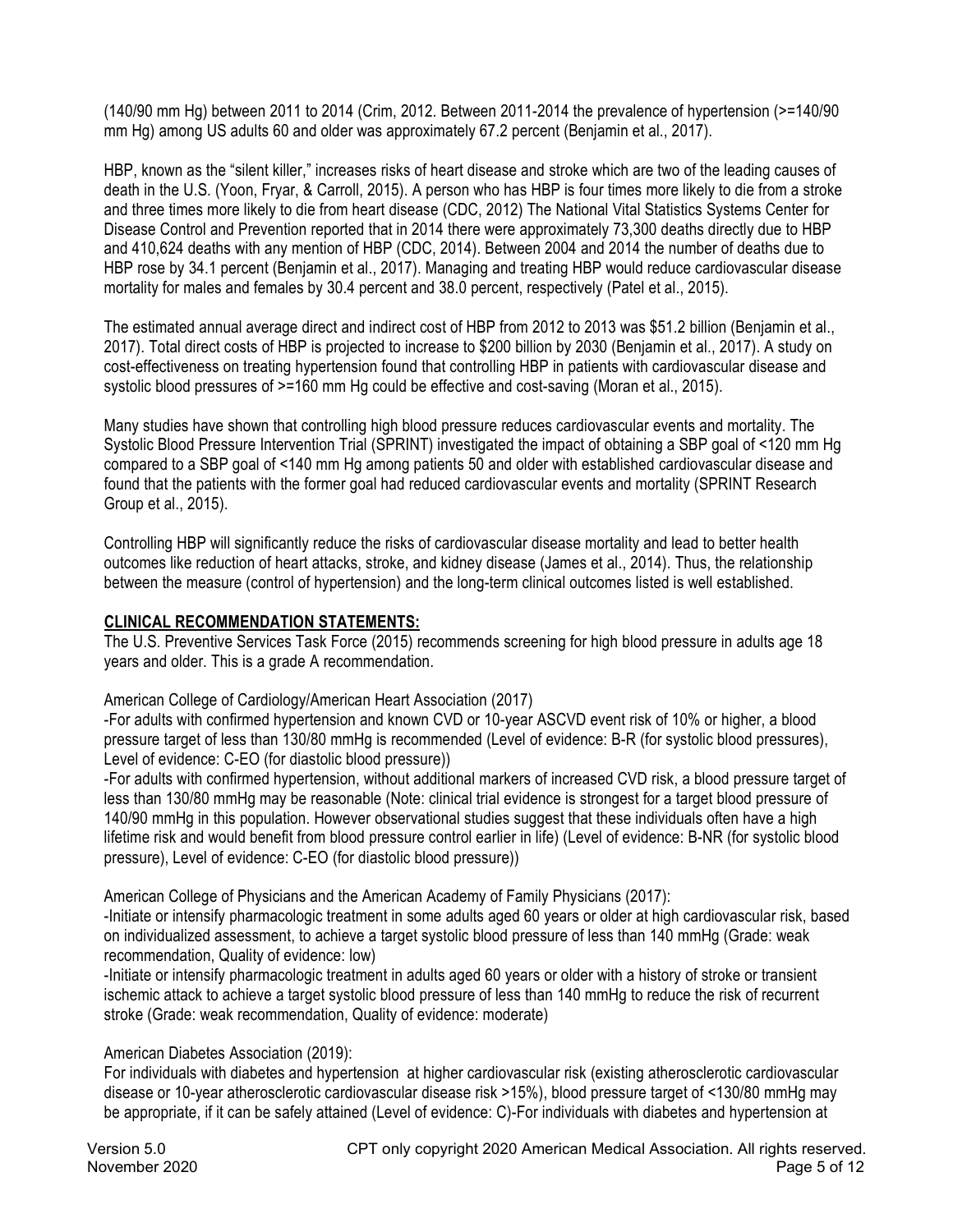lower risk for cardiovascular disease (10-year atherosclerotic cardiovascular disease risk <15%), treat to a blood pressure target of <140/90 mmHg (Level of evidence: A)

# **COPYRIGHT:**

Physician Performance Measure (Measures) and related data specifications were developed by the National Committee for Quality Assurance (NCQA). These performance Measures are not clinical guidelines and do not establish a standard of medical care, and have not been tested for all potential applications. NCQA makes no representations, warranties or endorsements about the quality of any organization or clinician who uses or reports performance measures. NCQA has no liability to anyone who relies on measures and specifications or data reflective of performance under such measures and specifications.

The Measures are copyrighted but can be reproduced and distributed, without modification, for noncommercial purposes (e.g., use by healthcare providers in connection with their practices). Commercial use is defined as the sale, licensing, or distribution of the Measures for commercial gain, or incorporation of the Measures into a product or service that is sold, licensed or distributed for commercial gain. All commercial uses or requests for alteration of the measures and specifications must be approved by NCQA and are subject to a license at the discretion of NCQA. NCQA is not responsible for any use of the Measures. © 2020 NCQA. All Rights Reserved.

# **THE MEASURES AND SPECIFICATIONS ARE PROVIDED "AS IS" WITHOUT WARRANTY OF ANY KIND.**

Limited proprietary coding is contained in the Measure specifications for user convenience. Users of proprietary code sets should obtain all necessary licenses from the owners of the code sets. NCQA disclaims all liability for use or accuracy of any CPT or other codes contained in the specifications.

CPT® contained in the Measure specifications is copyright 2004-2020 American Medical Association. LOINC® copyright 2004-2020 Regenstrief Institute, Inc. This material contains SNOMED Clinical Terms® (SNOMED CT®) copyright 2004-2020 International Health Terminology Standards Development Organisation. ICD-10 copyright 2020 World Health Organization. All Rights Reserved.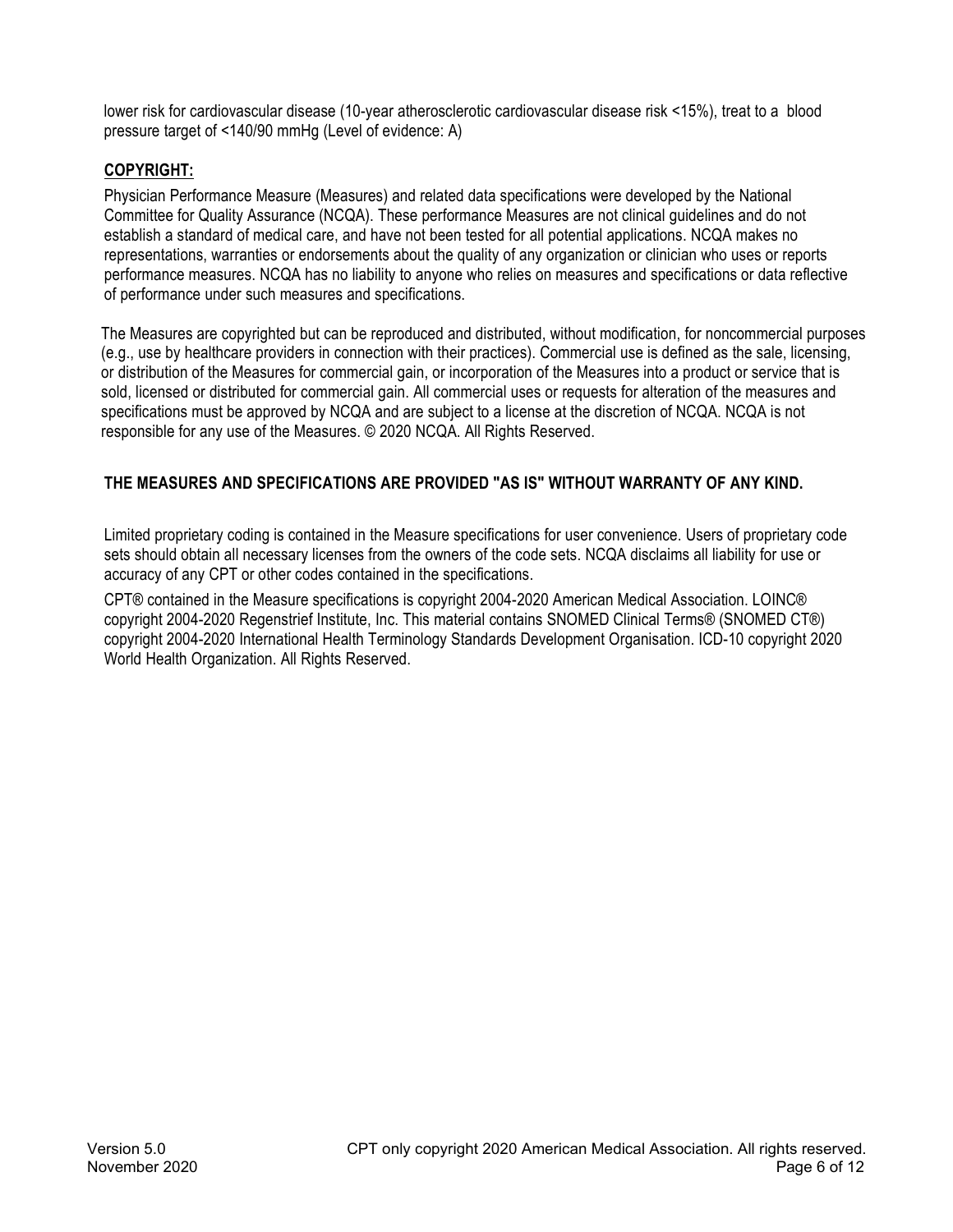#### 2021 Clinical Quality Measure Flow for Quality ID #236: **Controlling High Blood Pressure**

Disclaimer: Refer to the measure specification for specific coding and instructions to submit this measure.

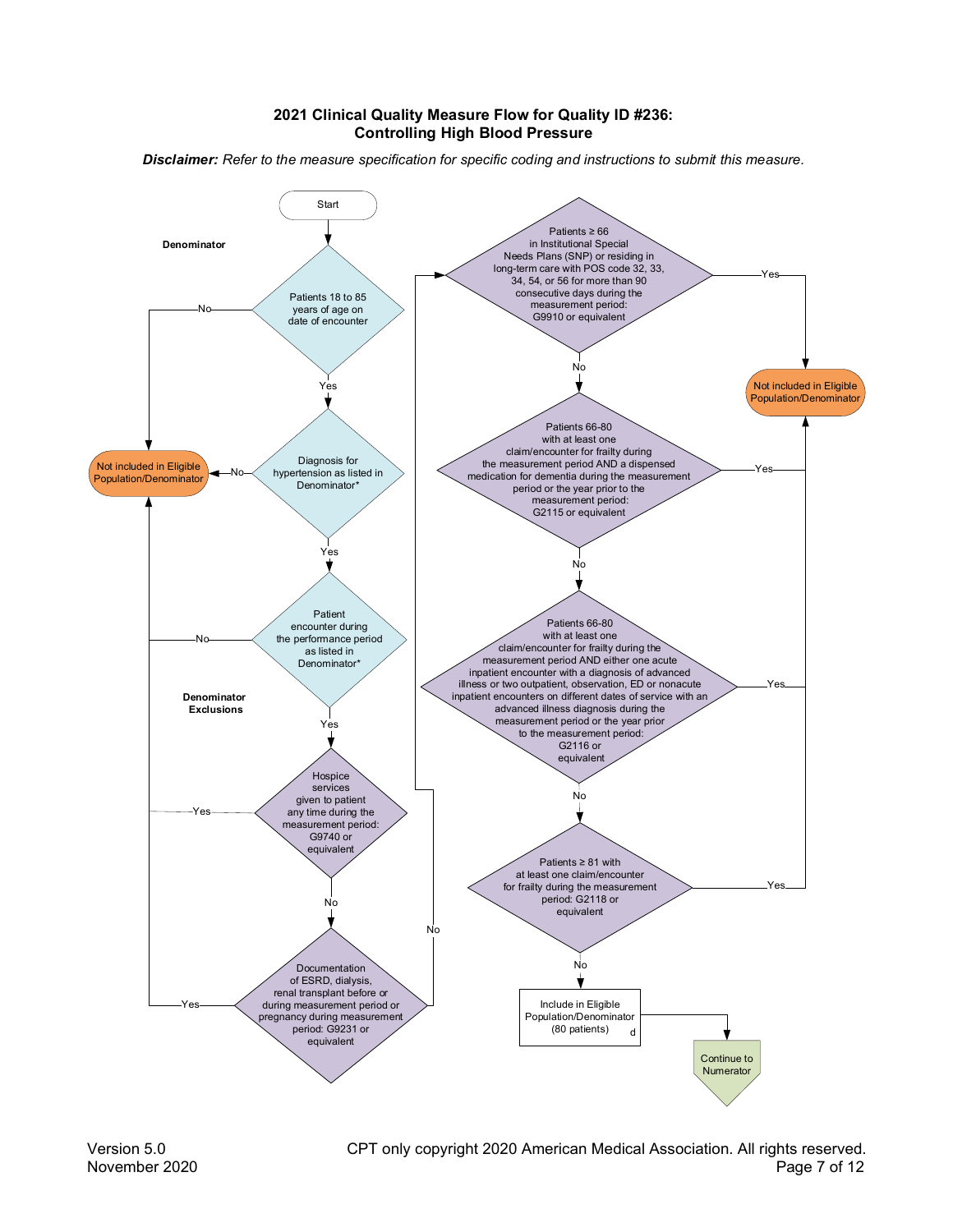

CPT only copyright 2020 American Medical Association. All rights reserved.<br>The measure diagrams were developed by CMS as a supplemental resource to be used in<br>conjunction with the measure specifications. They should not be substitution for the measure specification.  $v<sub>5</sub>$ 

Version 5.0 CPT only copyright 2020 American Medical Association. All rights reserved. November 2020 Page 8 of 12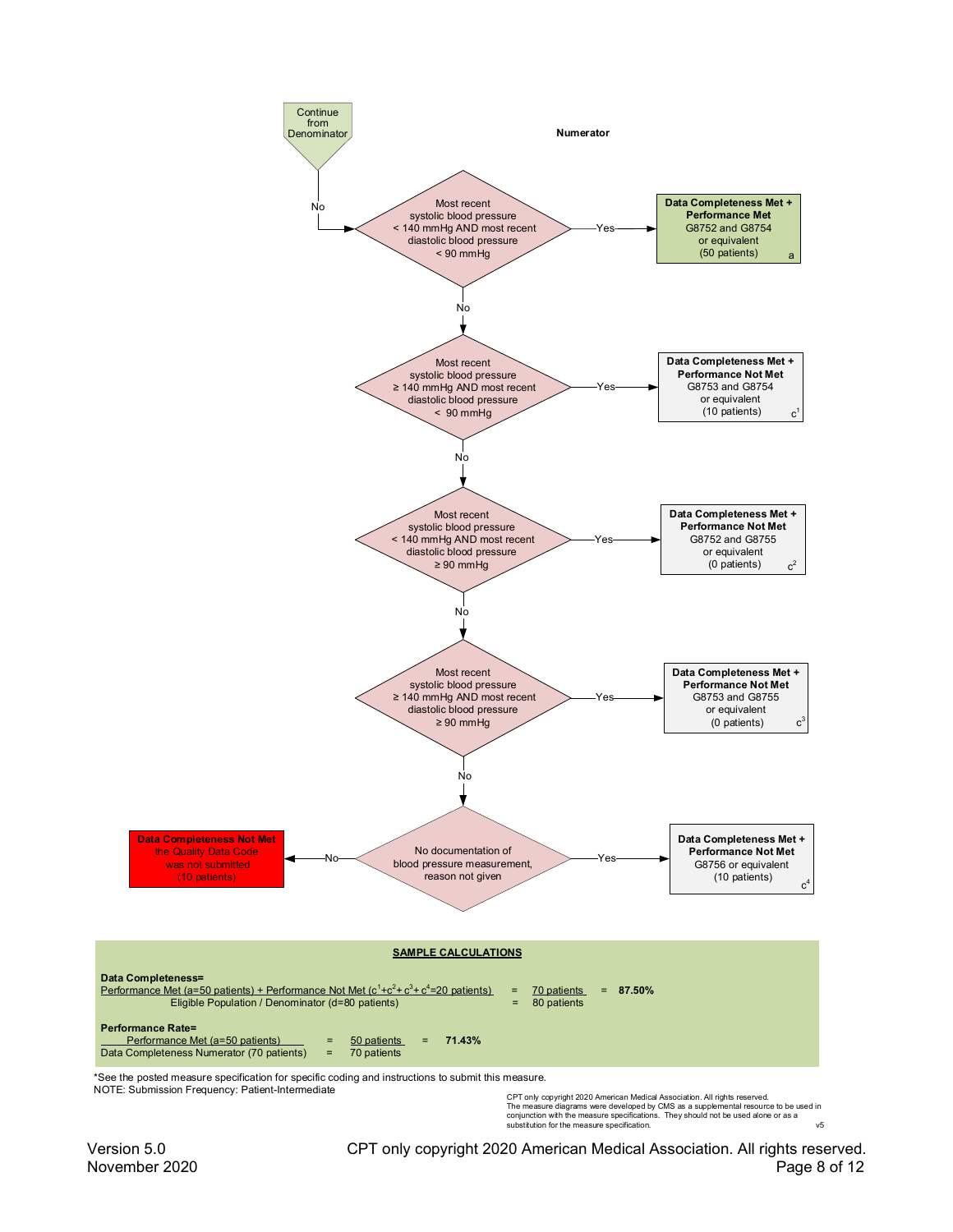# **2021 Clinical Quality Measure Flow Narrative for Quality ID #236: Controlling High Blood Pressure**

*Disclaimer: Refer to the measure specification for specific coding and instructions to submit this measure.*

- 1. Start with Denominator
- 2. Check *Patients 18 to 85 years of age on date of encounter*:
	- a. If *Patients 18 to 85 years of age on date of encounter* equals No, do not include in *Eligible Population/Denominator*. Stop processing.
	- b. *Patients 18 to 85 years of age on date of encounter* equals Yes, proceed to *Diagnosis for hypertension as listed in Denominator\** .
- 3. Check *Diagnosis for hypertension as listed in Denominator\**:
	- a. If *Diagnosis for hypertension as listed in Denominator\** equals No, do not include in *Eligible Population/Denominator*. Stop processing.
	- b. If *Diagnosis for hypertension as listed in Denominator\** equals Yes, proceed to *Patient encounter during the performance period as listed in Denominator\**.
- 4. Check *Patient encounter during the performance period as listed in Denominator\**:
	- a. If *Patient encounter during the performance period as listed in Denominator\** equals No, do not include in *Eligible Population/Denominator*. Stop processing.
	- b. If *Patient encounter during the performance period as listed in Denominator\** equals Yes, proceed to *Hospice services given to patient any time during the measurement period*.
- 5. Check *Hospice services given to patient any time during the measurement period*:
	- a. If *Hospice services given to patient any time during the measurement period* equals Yes, do not include in *Eligible Population/Denominator*. Stop processing.
	- b. If *Hospice services given to patient any time during the measurement period* equals No, proceed to *Documentation of ESRD, dialysis, renal transplant before or during measurement period or pregnancy during the measurement period.*
- 6. Check *Documentation of ESRD, dialysis, renal transplant before or during measurement period or pregnancy during the measurement period*:
	- a. If *Documentation of ESRD, dialysis, renal transplant before or during measurement period or pregnancy during the measurement period* equals Yes, do not include in *Eligible Population/Denominator*. Stop processing.
	- b. If *Documentation of ESRD, dialysis, renal transplant before or during measurement period or pregnancy during the measurement period* equals No, proceed to *Patient greater than or equal to 66 in Institutional Special Needs Plans (SNP) or residing in long-term care with POS code 32, 33, 34, 54, or 56 for more than 90 consecutive days during the measurement period*.
- 7. Check *Patient greater than or equal to 66 in Institutional Special Needs Plans (SNP) or residing in long-term care with POS code 32, 33, 34, 54, or 56 for more than 90 consecutive days during the measurement period*: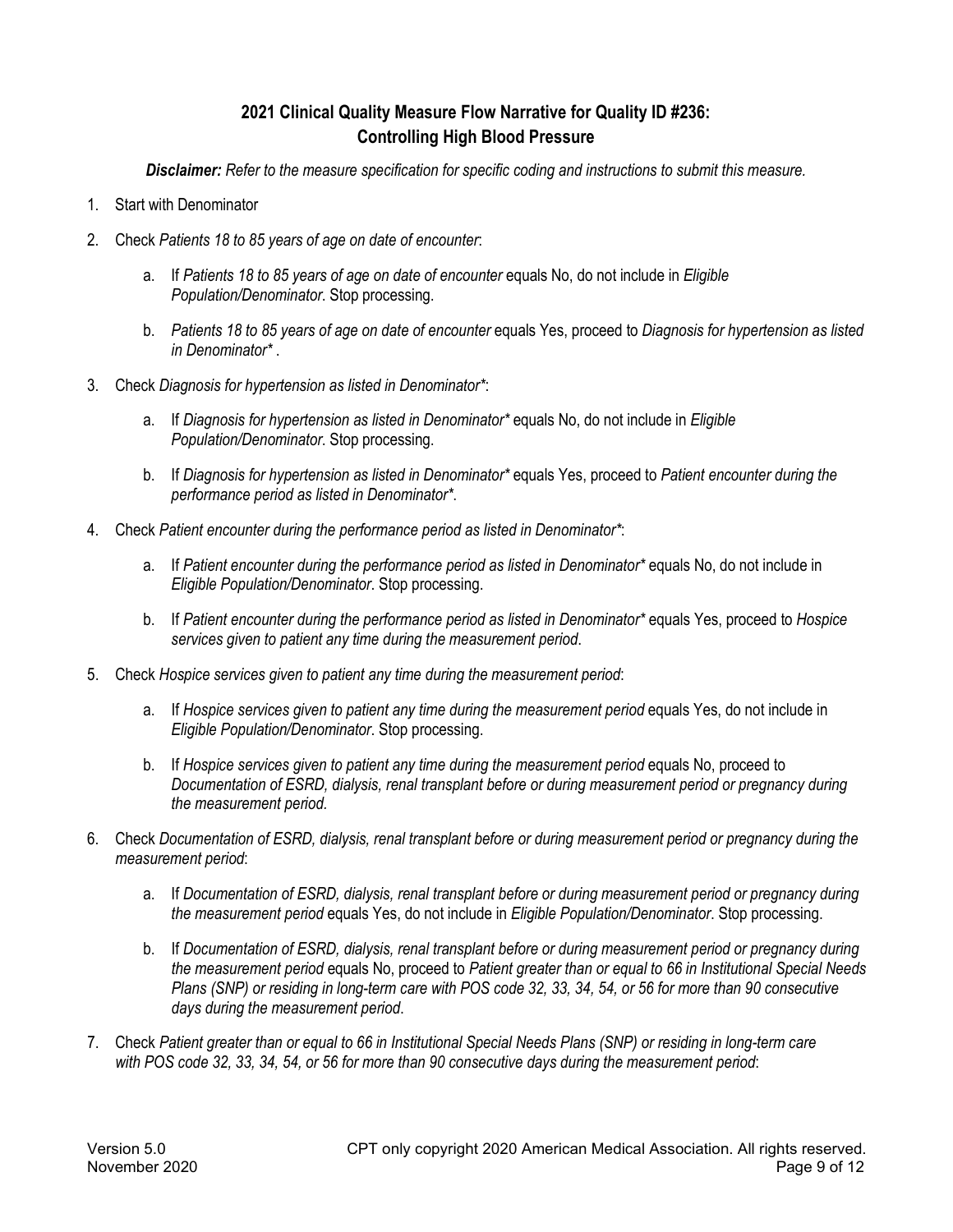- a. If *Patient greater than or equal to 66 in Institutional Special Needs Plans (SNP) or residing in long-term care with POS code 32, 33, 34, 54, or 56 for more than 90 consecutive days during the measurement period* equals Yes, do not include in *Eligible Population/Denominator*. Stop processing.
- b. If *Patient greater than or equal to 66 in Institutional Special Needs Plans (SNP) or residing in long-term care with POS code 32, 33, 34, 54, or 56 for more than 90 consecutive days during the measurement period* equals No, proceed to *Patients 66-80 with at least one claim/encounter for frailty during the measurement period AND a dispensed medication for dementia during the measurement period or the year prior to the measurement period*.
- 8. Check *Patients 66-80 with at least one claim/encounter for frailty during the measurement period AND a dispensed medication for dementia during the measurement period or the year prior to the measurement period*:
	- a. If *Patients 66-80 with at least one claim/encounter for frailty during the measurement period AND a dispensed medication for dementia during the measurement period or the year prior to the measurement period* equals Yes, do not include in *Eligible Population/Denominator*. Stop processing.
	- b. If *Patients 66-80 with at least one claim/encounter for frailty during the measurement period AND a dispensed medication for dementia during the measurement period or the year prior to the measurement period* equals No proceed to *Patients 66-80 with at least one claim/encounter for frailty during the measurement period AND either one acute inpatient encounter with a diagnosis of advanced illness or two outpatient, observation, ED or nonacute inpatient encounters on different dates or service with an advanced illness diagnosis during the measurement period or the year prior to the measurement period*.
- 9. Check *Patients 66-80 with at least one claim/encounter for frailty during the measurement period AND either one acute inpatient encounter with a diagnosis of advanced illness or two outpatient, observation, ED or nonacute inpatient encounters on different dates or service with an advanced illness diagnosis during the measurement period or the year prior to the measurement period*:
	- a. If *Patients 66-80 with at least one claim/encounter for frailty during the measurement period AND either one acute inpatient encounter with a diagnosis of advanced illness or two outpatient, observation, ED or nonacute inpatient encounters on different dates or service with an advanced illness diagnosis during the measurement period or the year prior to the measurement period* equals Yes, do not include in *Eligible Population/Denominator*. Stop processing.
	- b. If *Patients 66-80 with at least one claim/encounter for frailty during the measurement period AND either one acute inpatient encounter with a diagnosis of advanced illness or two outpatient, observation, ED or nonacute inpatient encounters on different dates or service with an advanced illness diagnosis during the measurement period or the year prior to the measurement period* equals No, proceed to *Patients greater than or equal to 81 with at least one claim/encounter for frailty during the measurement period*
- 10. Check *Patients greater than or equal to 81 with at least one claim/encounter for frailty during the measurement period*:
	- a. If *Patients greater than or equal to 81 with at least one claim/encounter for frailty during the measurement period* equals Yes, do not include in *Eligible Population*/*Denominator*.
	- c. If *Patients greater than or equal to 81 with at least one claim/encounter for frailty during the measurement period* equals No, include in *Eligible Population*/*Denominator*.
- 11. Denominator Population:
	- a. Denominator Population is all Eligible Patients in the Denominator. Denominator is represented as Denominator in the Sample Calculation listed at the end of this document. Letter d equals 80 patients in the Sample Calculation.
- 12. Start Numerator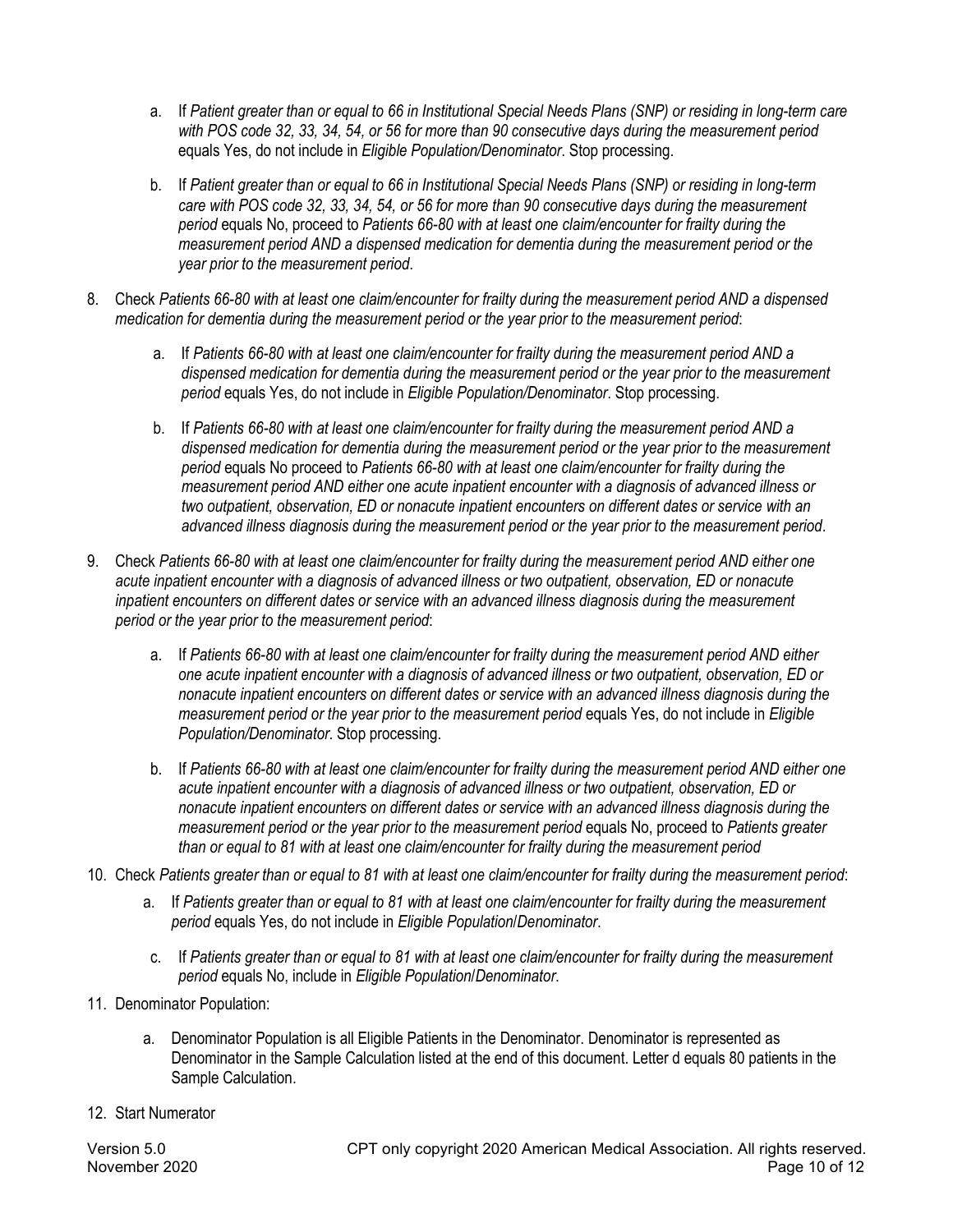- 13. Check *Most recent systolic blood pressure less than 140 mmHg AND most recent diastolic blood pressure less than 90 mmHg*:
	- a. If *Most recent systolic blood pressure less than 140 mmHg AND most recent diastolic blood pressure less than 90 mmHg* equals Yes, include in *Data Completeness Met and Performance Met*.
		- *Data Completeness Met and Performance Met* letter is represented as Data Completeness and Performance Rate in the Sample Calculation listed at the end of this document. Letter a equals 50 patients in Sample Calculation.
	- b. If *Most recent systolic blood pressure less than 140 mmHg AND most recent diastolic blood pressure less than 90 mmHg* equals No, proceed to *Most recent systolic blood pressure greater than or equal to 140 mmHg AND most recent diastolic blood pressure less than 90 mmHg*.
- 14. Check to *Most recent systolic blood pressure greater than or equal to 140 mmHg AND most recent diastolic blood pressure less than 90 mmHg*:
	- a. If to *Most recent systolic blood pressure greater than or equal to 140 mmHg AND most recent diastolic blood pressure less than 90 mmHg* equals Yes, include in *Data Completeness Met and Performance Not Met*.
		- *Data Completeness Met and Performance Not Met* letter is represented as Data Completeness in the Sample Calculation listed at the end of this document. Letter equals 10 patients in the Sample Calculation.
	- b. If to *Most recent systolic blood pressure greater than or equal to 140 mmHg AND most recent diastolic blood pressure less than 90 mmHg* equals No, proceed to *Most recent systolic blood pressure greater than 140 mmHg AND most recent diastolic blood pressure less than or equal to 90 mmHG*.
- 15. Check *Most recent systolic blood pressure less than 140 mmHg AND most recent diastolic blood pressure greater than or equal to 90 mmHG*:
	- a. If *Most recent systolic blood pressure less than 140 mmHg AND most recent diastolic blood pressure greater than or equal to 90 mmHG* equals Yes, include in *Data Completeness Met and Performance Not Met*.
		- *Data Completeness Met and Performance Not Met* letter is represented as Data Completeness in the Sample Calculation listed at the end of this document. Letter  $c^2$ equals 0 patients in the Sample Calculation.
	- b. If *Most recent systolic blood pressure less than 140 mmHg AND most recent diastolic blood pressure greater than or equal to 90 mmHG* equals No, proceed to *Most recent systolic blood pressure greater than or equal to 140 mmHg AND most recent diastolic blood pressure greater than or equal to 90 mmHG*.
- 16. Check *Most recent systolic blood pressure greater than or equal to 140 mmHg AND most recent diastolic blood pressure greater than or equal to 90 mmHG*:
	- a. If *Most recent systolic blood pressure greater than or equal to 140 mmHg AND most recent diastolic blood pressure greater than or equal to 90 mmHG* equals Yes, include in *Data Completeness Met and Performance Not Met*.
		- *Data Completeness Met and Performance Not Met* letter is represented as Data Completeness in the Sample Calculation listed at the end of this document. Letter  $c^3$  equals 0 patients in the Sample Calculation.